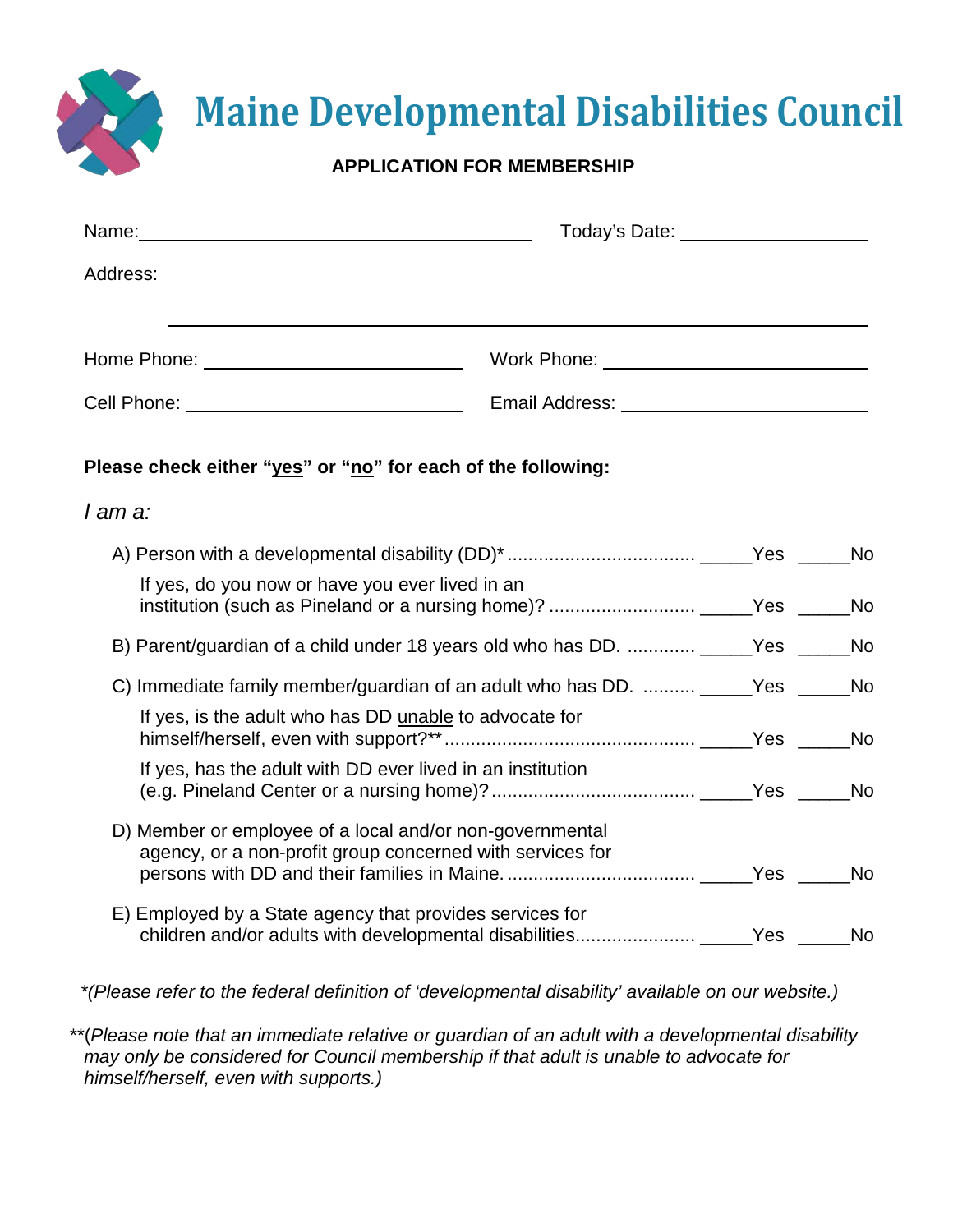- *Please respond to any/all of the following that apply to you. Feel free to use a separate document or sheet of paper if you prefer.*
- **1)** If you are a **Person with a Developmental Disability**: please tell us a little about yourself and your disability.

**2)** If you are the **Parent, Guardian or Family member** of a person with developmental disabilities: please tell us about your family member/ward with a developmental disability, including his/her relationship to you, disability, and age. If the person is over 18 years of age, please explain why he or she is unable to advocate for his/her self even if provided with support.

**3)** If you are a **Representative of an Organization or Agency**: please tell us about your organization or agency, including its mission and your professional position.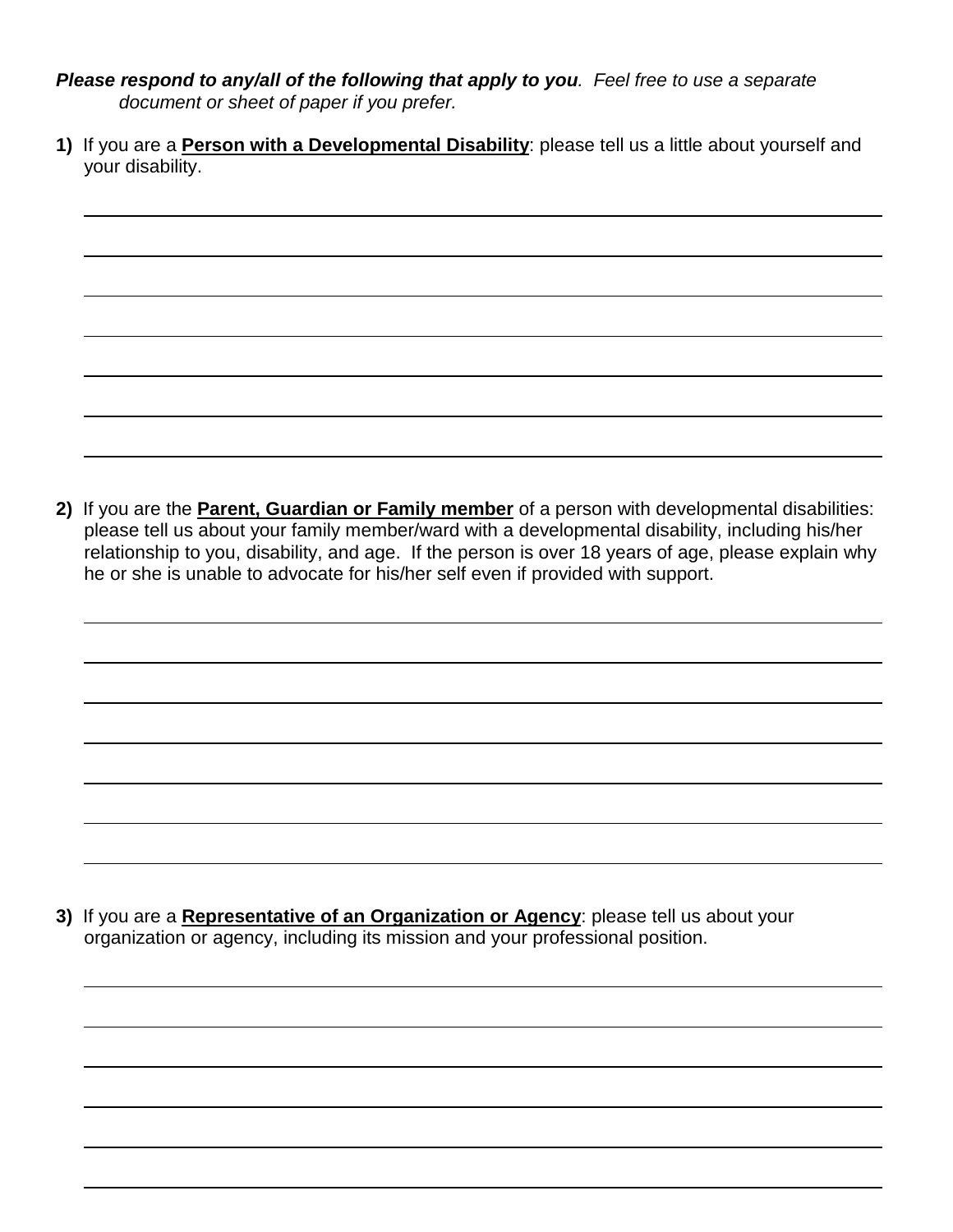*Please respond to each of the following questions. Feel free to use a separate document or sheet of paper if you prefer.*

A) How did you hear about the Maine DD Council?

B) Why do you want to be a member of the Maine DD Council?

C) Please briefly describe your experiences related to services and/or supports for persons with developmental disabilities and their families.

D) What strengths and/or skills will you bring to the Council? (Examples: strong self-advocate, advocacy experience, experience with strategic planning, management, or communications, knowledge of the legislative process, personal commitment, etc.)